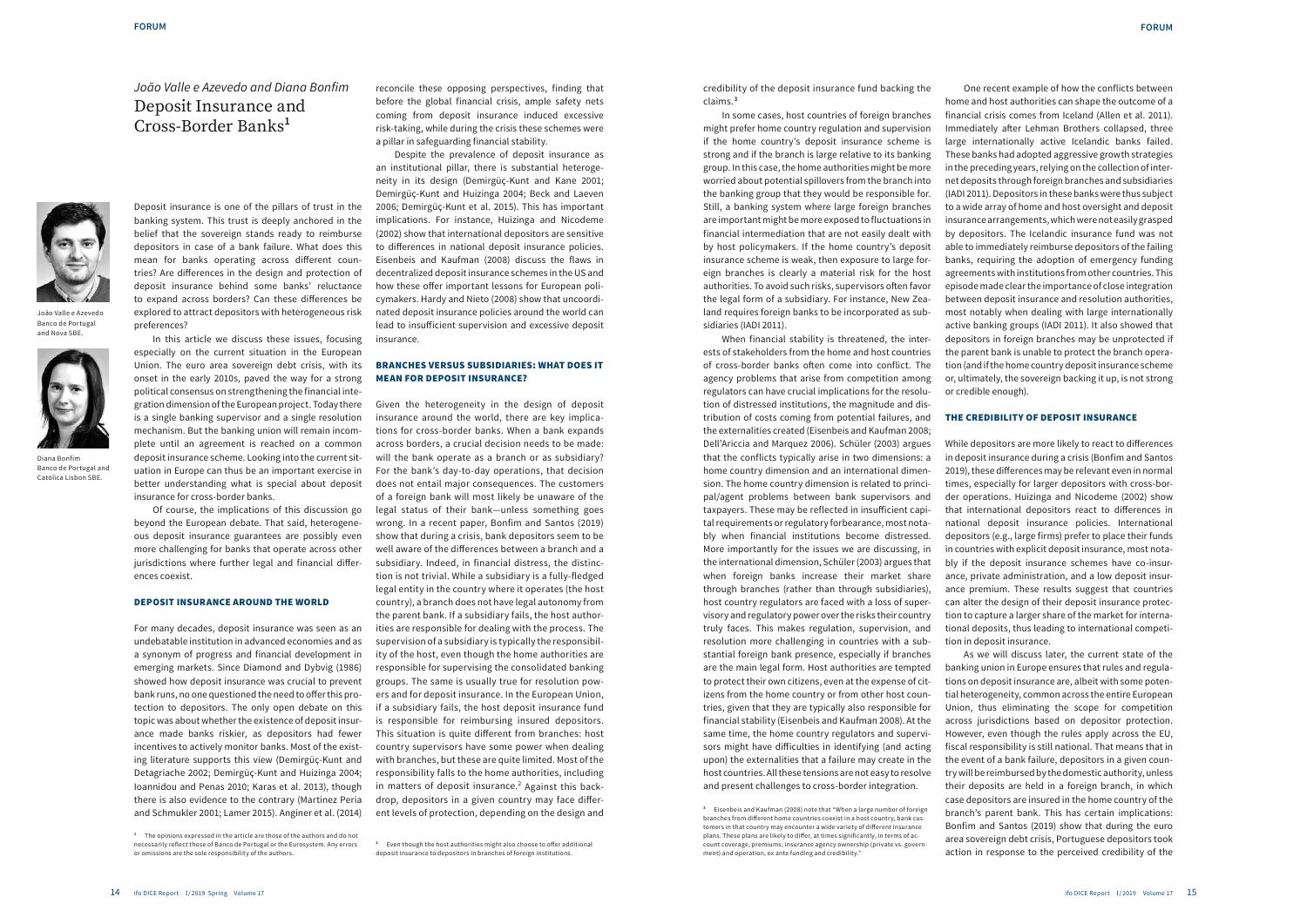#### THE EUROPEAN BANKING UNION: WHERE DO WE STAND TODAY AND WHY?

In the European context, and in the euro area in particular, the lack of common deposit insurance was only one element characterizing the modest degree of risk-sharing stemming from the banking system, in the context of a common currency.

Since the onset of the crisis, the nonexistence of a European banking union was widely acknowledged as a clear threat to the economic and financial stability of Europe, essentially because it contributes to a strong relationship between sovereigns and the banking sector. This threat is amplified in times of crisis and poses significant challenges to financial stability, as well as to the design and transmission of the common monetary policy.

The banking union initiatives that emerged in 2012 represent an important step for the completion of the economic and monetary union. The centralized character of bank supervision ensures proper and consistent oversight of multinational banks. It also reduces the capacity of sovereigns and banks to influence each other, in particular as regards strategic decisions related to international expansion. A single bank resolution system, demanding coordination among the various resolution authorities, also makes the resolution of cross-border institutions more feasible, while being a first step towards avoiding the involvement of countries (or taxpayers) in the recapitalization of banks and in the activation of deposit guarantees. This may contribute to mitigate the fragmentation of financial and banking systems along national borders. Still, the three pillars upon which the banking union was supposed to be designed—common supervision, resolution of troubled banks, and deposit insurance—are still incomplete. The lack of a common deposit insurance scheme, together with the possibility of liquidation of banks according to national law, leave room for disturbances in the event of a crisis, and significantly affect the incentives for authorities at the EU level in terms of risk transfer and maintaining financial stability.

That is, even though banks are now supervised and resolved at the European level, the ultimate consequences and responsibilities regarding a bank failure are still eminently national. If a bank with cross-border activities fails within the EU, the host authorities will be called to protect depositors in subsidiaries, and home authorities will have to deal with deposits held at branches. One recent example where the conflicts were evident was the distressed acquisition of Banco Popular Español in 2017. If the bank had failed instead of being purchased by Banco Santander, the Portuguese deposit insurance scheme would have had to reimburse, if necessary, deposits held in the Portuguese subsidiary, even though the decisions concerning the supervision and resolution of this subsidiary were not made in Portugal, but at the European level (Nouy 2017). Given the heterogeneity across sovereigns, the national character of the guarantees contributes to the differentiation of deposits across member states. In times of crisis, this can generate financial fragmentation, which runs counter to the objectives of the bank-

ing union.

Despite these evident problems, the ongoing European debates concerning the deepening of the banking union (and crucially, a possible common deposit insurance system) are marked by a clear tension between a group of member states calling for urgent risk-sharing solutions and another group calling for the immediate application of decisive risk-reduction measures (reduction of NPL and of the exposure to the respective sovereign), ensuring that those insurance mechanisms do not become essentially redistributive at the outset. While efforts to stabilize the banking systems in more vulnerable countries are widely recognized, there seems to be a failure, on both sides, to find an adequate balance between ambition in the degree of risk reduction and recognition of the substantial benefits of a more complete banking union. More than that, there seems to be a failure to recognize that facing the next crisis without a complete banking union could jeopardize the future of the economic and monetary union.

#### WHAT REMAINS TO BE DONE?

The mix between centralized supervision and resolution on the one hand, and national deposit insurance and liquidation on the other, creates a clear misalignment of incentives among the various authorities. It is up to national authorities to deal with the outcome of a resolution or liquidation determined by a European decision. Member states thus bear the ultimate responsibility regarding financial stability, but are clearly constrained by supervisory and resolution (or no resolution) decisions. This means that European authorities might not internalize the costs of determining the potentially disruptive liquidation of a bank by national authorities and the associated activation of deposit guarantees. Deciding at the European level not to apply a resolution measure and, as a consequence, determining the liquidation of banks at the national level, may thus be more likely without a common deposit insurance scheme, possibly leading to local systemic

disruptions.

But again, the lack of a common deposit insurance scheme is not the only challenge in the European institutional design to promote financial stability and cross-border banking integration. A deepened banking union would also require a common resolution fund (which is already in place) but with a truly credible backstop and the internalization, at the EU level, of the costs of bank liquidation. A European institution could perhaps make the jurisdiction of origin less relevant if it met certain requirements. Specifically, it should have a high degree of autonomy and independence from national governments, sufficient resources to tackle a systemic crisis, and responsibility over the resolution,

sovereigns backing up the deposit insurance schemes. This is shown by examining depositor behavior around the periods in which a few foreign subsidiaries operating in Portugal changed their legal status to foreign branches, thus implying that deposits were no longer guaranteed by a distressed sovereign, but by highly rated European countries. As discussed later, this shows that as long as the banking union is incomplete, the perceived heterogeneity of deposit protection across jurisdictions cannot be overcome.

The strength and credibility of the home countries' deposit insurance schemes and the absolute and relative size of the banks in each country are key determinants of the effectiveness of regulation and supervision and, ultimately, of financial stability (Eisenbeis and Kaufman 2008; Eisenbeis 2004). One key issue behind such strength and credibility of deposit insurance are the funding arrangements. Before the Federal Deposit Insurance Corporation (FDIC) was established in the US, there were several attempts to create decentralized deposit insurance schemes.**<sup>4</sup>** Between 1908 and 1917, eight US states created deposit insurance schemes, most of which failed within a very short period. According to Eisenbeis and Kaufman (2008), these schemes had several design flaws in common: i) the schemes were typically underfunded; ii) they were undiversified, having their risk concentrated in specific regions and usually with significant exposure to one or two large institutions; iii) governance was poor, especially in the case of privately funded schemes; and iv) there was a failure to recognize that the credibility of the insurance mechanisms was based essentially on the willingness and credibility of the funding entity to honor its commitments if needed. As discussed later in this article, these flaws may still be a threat in the current design of deposit insurance in the European Union. For instance, smaller countries with concentrated banking systems are more likely to experience challenges to the credibility of deposit insurance compared to larger and more diversified economies.

#### A DECADE OF CHANGE IN EUROPEAN DEPOSIT INSURANCE

Before the failure of Lehman Brothers, all member states had their own deposit insurance schemes. The existence of deposit insurance was indisputable and debate over a common deposit insurance scheme was nonexistent. Indeed, the overall regulatory landscape was far from integrated. The Second Banking Directive, published in 1988 and modified in 1995, established three basic principles: harmonization, mutual recognition, and home country control. Regulatory rules were generally harmonized, ensuring a minimum set of common rules, mostly focused on bank capital. Mutual recognition meant that member states would have to reciprocally recognize and honor each other's regulations. Finally, the Directive specified that the home country would take precedence over the regulation and supervision of the host country. After the enactment of this Directive, any EU bank had the option of establishing branches anywhere within the EU without requiring approval from the host authorities. However, if banks decided to expand across borders within the EU through subsidiaries rather than through branches, the host country would be responsible for the regulation and supervision of that legal entity (while the home supervisor would still be responsible for supervision of the consolidated banking group). This had direct implications for deposit insurance: deposits in branches were insured by the home countries, while deposits in subsidiaries were insured by the host countries.

Demirgüç-Kunt et al. (2015) show that, since the global financial crisis, deposit insurance around the world has become more widespread and its coverage has become more extensive. Europe is no exception: Ireland was the first country to react after Lehman Brothers failed, increasing the deposit guarantee coverage and later adopting a full guarantee on banks' liabilities. In the days and weeks that followed, most member states adopted measures to foster depositors' trust. By October 7, 2008, the EU's Economic and Financial Affairs Council (Ecofin) decided that it was necessary to adopt common rules, leading to the revision of the Directive on Deposit Guarantee Schemes. Ten years on, the rules are generally harmonized across Europe, thus limiting the scope for conflicts of interest between home and host authorities. In fact, the Directive on Deposit Guarantee Schemes approved in 2014 attempts to further harmonize national deposit insurance schemes, guaranteeing deposits up to EUR 100,000 (per credit institution and per account holder). Borrowing/lending between national funds is also envisaged in the Directive, which provides a crude form of risk-sharing, limited to liquidity insurance. Still, the degree of heterogeneity across national deposit guarantee schemes permitted by this Directive can be relevant in some dimensions. This may contribute to the differentiation of deposits across national borders and hence to financial fragmentation in times of crisis.

A key question is whether these common rules on deposit insurance, backed by common supervision and resolution, are enough to align incentives among authorities in different member states and to promote cross-border banking. As we shall argue below, the result of these tensions may continue to prevent the emergence of truly European banks, which could in itself provide a substantial degree of private risk-sharing across the monetary union. In other words, the nature of deposit insurance for multinational banks in Europe is one factor that influences the way banks expand (or refrain from expanding) internationally.

<sup>4</sup> The FDIC, established in 1933, was one of the world's first deposit insurance schemes to be sponsored by a central government. Its creation was the result of the lessons learned from more than 10,000 bank failures in the US between 1929 and 1933 (Eisenbeis and Kaufman, 2010).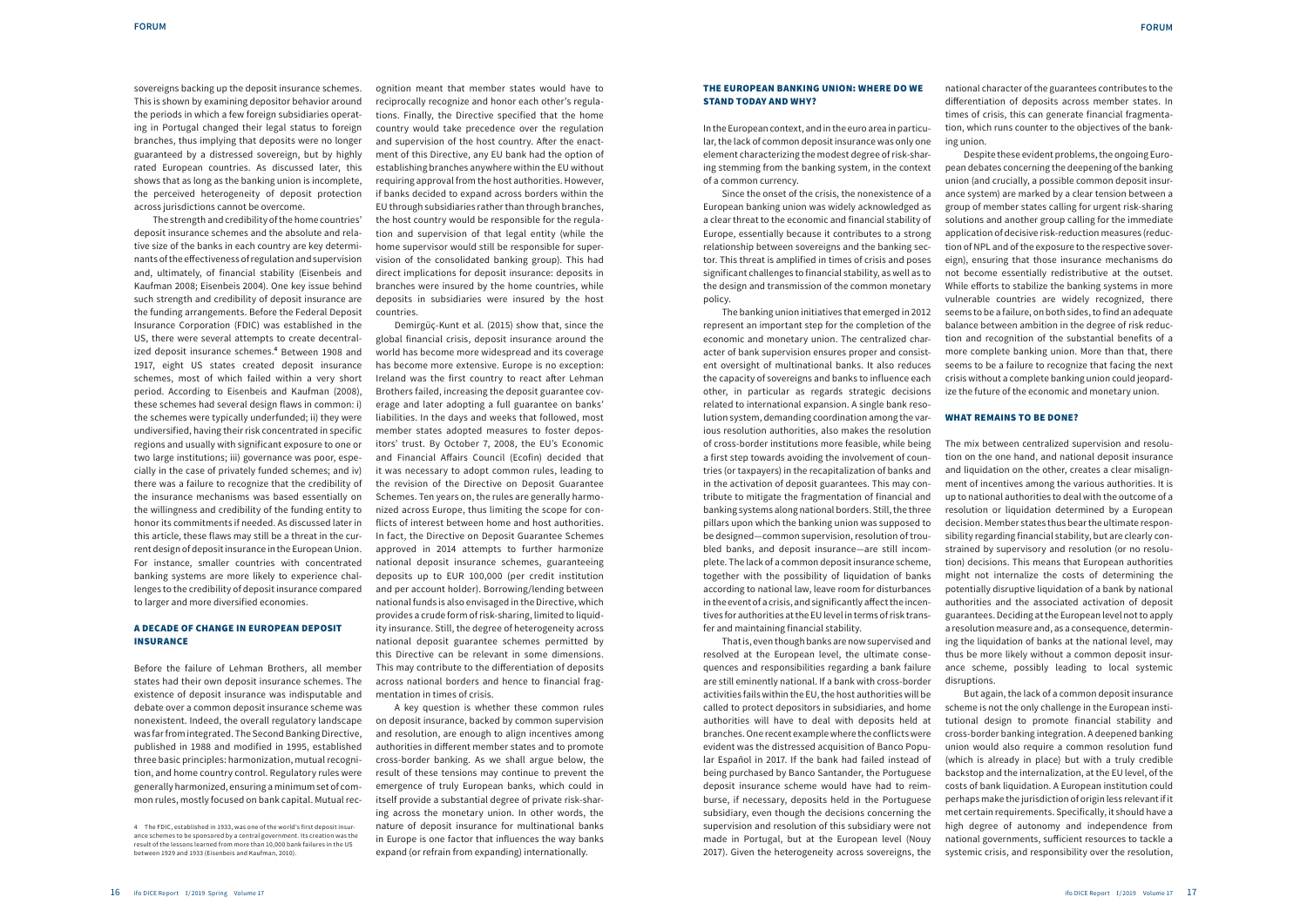ance, emergency liquidity assistance, or in a context of liquidation. Take the provision of emergency liquidity assistance, for example: without restrictions on the use of the funds at the group level, national central banks could be funding deposit outflows in another jurisdiction. This could occur even with intrinsically sound subsidiaries that are affected by problems generated in the parent bank only indirectly.

Next, consider the perspective of national authorities that have to deal with these implications if emergency liquidity is centralized (risk-shared) and deposit insurance is centralized. The incentives change substantially: now it is up to European authorities to deal with troubled banks, deposit insurance, and emergency liquidity. In other words, they are called upon to adopt the role previously held by national authorities. This would arguably greatly reduce the abovementioned resistance of national authorities to the way banks expand and to how resources are allocated

across jurisdictions.

In sum, the risks (and costs) of cross-border banking typically accrue more to supervisors and, ultimately, taxpayers. Quite often, the resistance to cross-border expansion of activities comes from actors that might have to bear the costs should circumstances take a turn for the worse. Conflicts of interest between stakeholders in the home and host countries in these situations are almost inevitable (Eisenbeis and Kaufman 2008). As discussed above, there are multiple tensions between home and host authorities that are not easy to address and that raise challenges to cross-border integration.

Would completing the banking union fully address these tensions? To entirely eliminate them, the interests of all the parties involved in regulation, supervision, and resolution would have to be aligned. Ultimately, this means aligning the interests of all taxpayers represented by these authorities. At its current stage, the banking union anchored on the two pillars of supervision and resolution is, in our view, insufficient to fully align the interests of all those involved. Given that financial stability continues to be primarily a national responsibility, as taxpayers are called upon to reimburse depositors in the event of failure, there remain conflicts between home and host authorities, despite the huge step made by the two existing pillars of the banking union. As discussed before, completing the banking union through a common deposit insurance scheme, with a common fiscal backstop, would certainly foster a better alignment of interests. This would avoid explicit or implicit barriers or difficulties to entry raised by home and, especially, host authorities. It would also avoid shifts in depositors' allocation decisions based on the perceived credibility of deposit insurance.

However, the million-dollar question is if completing the banking union will necessarily lead to more cross-border banking in Europe. Are the restrictions imposed by supervisors and regulators so severe that banks are discouraged from pursuing profitable business opportunities across borders? Or does this reluctance arise from banks' incentives—or lack thereof? Several other factors may be hindering cross-border bank integration in Europe: legacy assets from the crisis that create uncertainty in valuation; obstacles to the free flow of capital and liquidity of banking groups; subdued economic growth prospects; overbanking, which is more likely to lead to deleveraging than to expansion; and a lack of harmonization in some legal and fiscal dimensions, most notably the insolvency codes (Hartmann et al. 2017; Emter et al. 2018; Guindos 2018). How these business and regulatory obstacles interact with those emerging from an incomplete banking union is a question that remains unanswered.

## **REFERENCES**

Policy Research.

*Paper*, May 2006.

401–430.

- Allen, F., T. Beck, E. Carletti, P. R. Lane, D. Schoenmaker and W. Wagner (2011), "Crossborder banking in Europe: Implications for financial stability and macroeconomic policies", *CEPR Report*, Center for Economic
- Anginer, D., A. Demirgüç-Kunt, and M. Zhu (2014), "How does deposit insurance affect bank risk? Evidence from the recent crisis", *Journal of Banking & Finance*, 48, 312–321.
- Beck, T. and L. Laeven (2006), "Resolution of failed banks by deposit insurers, cross-country evidence", *World Bank Policy Research Working*
- Bonfim, D. and J. A. C. Santos (2019), "The importance of deposit insurance credibility", mimeo.
- Dell'Ariccia, G. and R. Marquez (2006), "Competition among regulators and credit market integration", Journal of Financial Economics, 79(2),
- Demirgüç-Kunt, A. and E. Detagriache (2002), "Does deposit insurance increase banking system stability? An empirical investigation", *Journal*  of Monetary Economics, 49, 1373–1406.
- Demirgüç-Kunt, A. and E. Kane (2001), "Deposit insurance around the globe: Where does it work?", *World Bank Policy Research Working Paper*.
- Demirgüç-Kunt, A., E. Kane, L. Laeven (2015), "Deposit insurance around the world: A comprehensive analysis and database", *Journal of Financial Stability*, 20, 155–183.
- Demirgüç-Kunt, A. and H. Huizinga (2004), "Market discipline and deposit insurance", Journal of Monetary Economics, 51, 375–399.
- Diamond, D. W. and P. H. Dybvig (1986), "Banking theory, deposit insurance, and bank regulation", *Journal of Business*, 59(1), 55–68.
- Eisenbeis, R. (2004), "Agency problems in banking supervision: the case of the EMU", *Federal Reserve Bank of Atlanta working paper*, 2004–24.
- Eisenbeis, R. and G. Kaufman (2008), "Cross-border banking and financial stability in the EU", *Journal of Financial Stability*, 2008, 168–204.
- Eisenbeis, R. and G. Kaufman, eds. A. Berger, P. Molyneux, and J.O.S. Wilson (2010), "Deposit insurance", *Oxford Handbook of Banking*, Oxford University Press, Oxford, 339–56.
- Emter, L., M. Schmitz, and M. Tirpák (2018), "Cross-border banking in the EU since the crisis: What is driving the great retrenchment?", *ECB*
- Ferreira, E. (2018), Keynote Speech at the CIRSF Annual International Conference 2018: "Banking union at a crossroads".
- Hardy, D. and M. Nieto (2008), "Cross-border coordination of prudential supervision and deposit guarantees", *Banco de España Working Paper*
- Hartmann, P., I. Huljak, A. Leonello, D. Marqués, R. Martin, D. Moccero, S. Palligkinis, A. Popov and G. Schepens (2017), "Cross-border bank consolidation in the euro area", *Financial Integration Report*, ECB, May
- Huizinga, H. and G. Nicodeme (2002), "Deposit insurance and international bank deposits", *CEPR Discussion Paper No. 3244*.
- IADI (2011), "Discussion paper on cross-border deposit insurance issues raised by the global financial crisis", March 2011.

*Working Paper* 2130.

*1126*.

2017.

liquidation of banks and deposit insurance. Such an institution, say, an EDIC (European Deposit Insurance Corporation), would be a game changer for the banking union (Ferreira 2018).

Further, one should also stress that the ECB is not the lender of last resort for banks in the euro area. National central banks are still responsible for the provision of emergency liquidity assistance to banks, which may occur if banks do not have enough collateral to pledge with the ECB in regular refinancing operations. In such a case, there is no risk-sharing at the Eurosystem level, which means that potentially large losses associated with this assistance are borne by sovereigns.

A truly European system for dealing with troubled banks, together with risk-shared emergency liquidity assistance, would arguably promote, or reduce opposition to, the expansion of multinational banks through branches. This would make the jurisdiction of origin less relevant for most purposes. Whether further legal changes would be needed to smooth out national idiosyncrasies, in particular regarding liquidation, is an open question.

On the other hand, failure to deepen the banking union and to maintain flexibility in banking crises management is quite perilous in the context of an economic downturn. It is unclear whether the partial reforms taken are enough to enhance or even guarantee the financial stability of the European Union (and of the euro area in particular).

Finally, it seems also important to leave open the possibility of more direct involvement in banks at the EU level. While avoiding taxpayer involvement is a legitimate concern of policy makers, it is not clear that the current paradigm of bank resolution could survive a moderate crisis insofar as financial stability may be jeopardized.

### IS THE LACK OF COMMON DEPOSIT INSURANCE AND OVERALL INCOMPLETENESS OF THE BANK-ING UNION A BARRIER TO BANK CONSOLIDATION AND CROSS-BORDER EXPANSION?

There are many benefits associated with cross-border bank expansion. It fosters competition and efficiency, and mitigates risk through geographical and sectoral diversification (Eisenbeis and Kaufman 2008, Hartmann et al. 2017). From a political economy viewpoint, this is a natural step in European integration. Recently, there have been calls from several European institutions, including the ECB and the Single Supervisory Mechanism (SSM), to foster bank consolidation in Europe.**<sup>5</sup>** Implementation of the SSM and the Single Resolution Board should have fostered some additional integration. However, when we look at the data, the level of integration in the European banking sector remains subdued and has not changed significantly since the start of the banking union. What is stopping European banks from further integration? What, in particular, is the role of the missing pillar in the completion of the banking union: a common deposit insurance scheme?

As discussed above, the lack of a common deposit insurance scheme in the banking union (together with an eminently national lender of last resort for banks) significantly alters the incentives of national authorities with regard to the operation of cross-border banks. For example, national authorities will tend to encourage the cross-border expansion of domestic banks through subsidiaries (entities independent of the parent bank) and not through branches (entities dependent on the parent bank). This is because national authorities do not guarantee deposits from and do not provide emergency liquidity assistance to subsidiaries; i.e., they do not assume the risks of those international operations. They also welcome the limited liability aspect of such operations, in a context where proper supervision may be difficult. With proper supervision, however, the risk-sharing aspect of international operations could potentially outweigh the costs. For example, a shock to the domestic economy that leads to losses in loan portfolios and to potential limitations on the credit supply could be offset by the international operations. But such benefits are perhaps perceived as limited, since the bias of national authorities towards favoring expansion through subsidiaries is quite evident. Also, national authorities may resist the establishment of foreign bank branches if those branches are relatively large or have local systemic importance.

There have been recent proposals—in the context of the revision of the Capital Requirements Regulation and Directive—towards making the operation of international banks through subsidiaries more similar to an operation based on branches. This makes it closer to a truly European operation, independent to some extent of national idiosyncrasies and mimicking the expansion through branches. The idea is that this promotes risk-sharing and helps create pan-European banks that are less dependent on the country of origin. The proposals amount to relaxing liquidity and capital requirements for subsidiaries—provided these requirements are met at the group level—so as to promote the reallocation of resources across jurisdictions. In turn, this would increase the efficiency of the operation, contributing to some degree of risk-sharing across countries. However, some national authorities tend to oppose such alleviation of liquidity and capital requirements for subsidiaries, and are inclined to limit potential intragroup exposures using so-called national options and discretion. More generally, national authorities tend to mitigate the risks associated with those institutions and to resist any transfer of supervisory tools and resolution powers. This is understandable, as the potential for transferring risks to the respective jurisdiction is real and the sovereign is still the ultimate guarantor of financial stability through deposit insur-

**<sup>5</sup>** See for example speeches by Nouy (2017) or Guindos (2018).